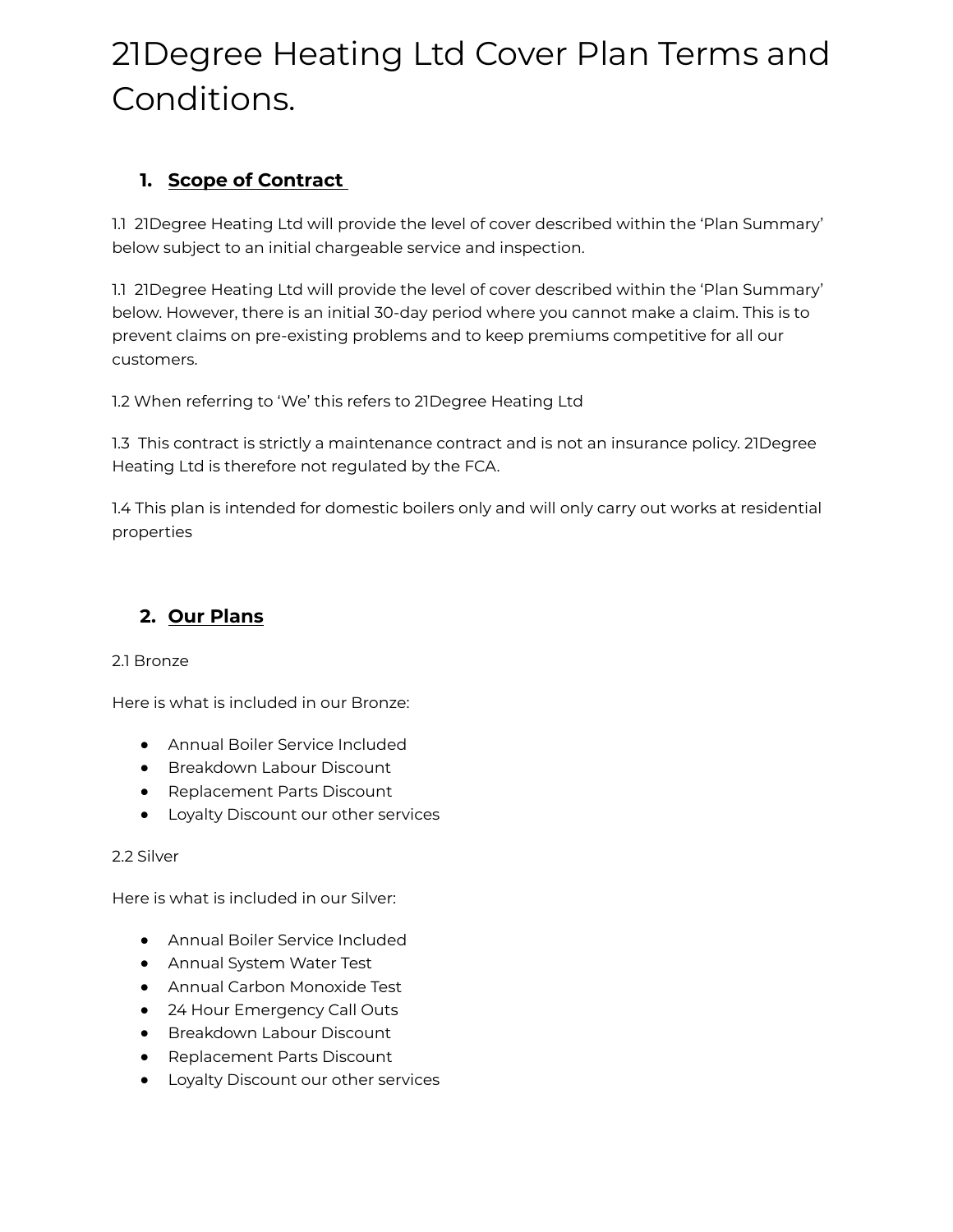#### 2.3 Gold

Here is what is included in our Gold:

- Annual Boiler Service Included
- Annual System Water Test
- Annual Carbon Monoxide Test
- Priority Call Outs
- 24 Hour Emergency Call Outs
- Breakdown Labour Discount
- Out of hours boiler services
- Replacement Parts Discount
- Loyalty Discount our other services

## **3. Components of the System**

3.1. Your heating system is made up of a number of different components. The components of the heating system covered within each plan are as follows:

#### 3.2 Bronze

● Pressure controls

3.3 Silver

- Thermostatic radiator valves
- Pressure controls
- Heating pipework
- All gas supply pipes

#### 3.4 Gold

- Boiler and all internals
- Circulation pump
- Thermostatic radiator valves
- Timer/thermostat
- Pressure controls
- Radiators
- Heating pipework
- All gas supply pipes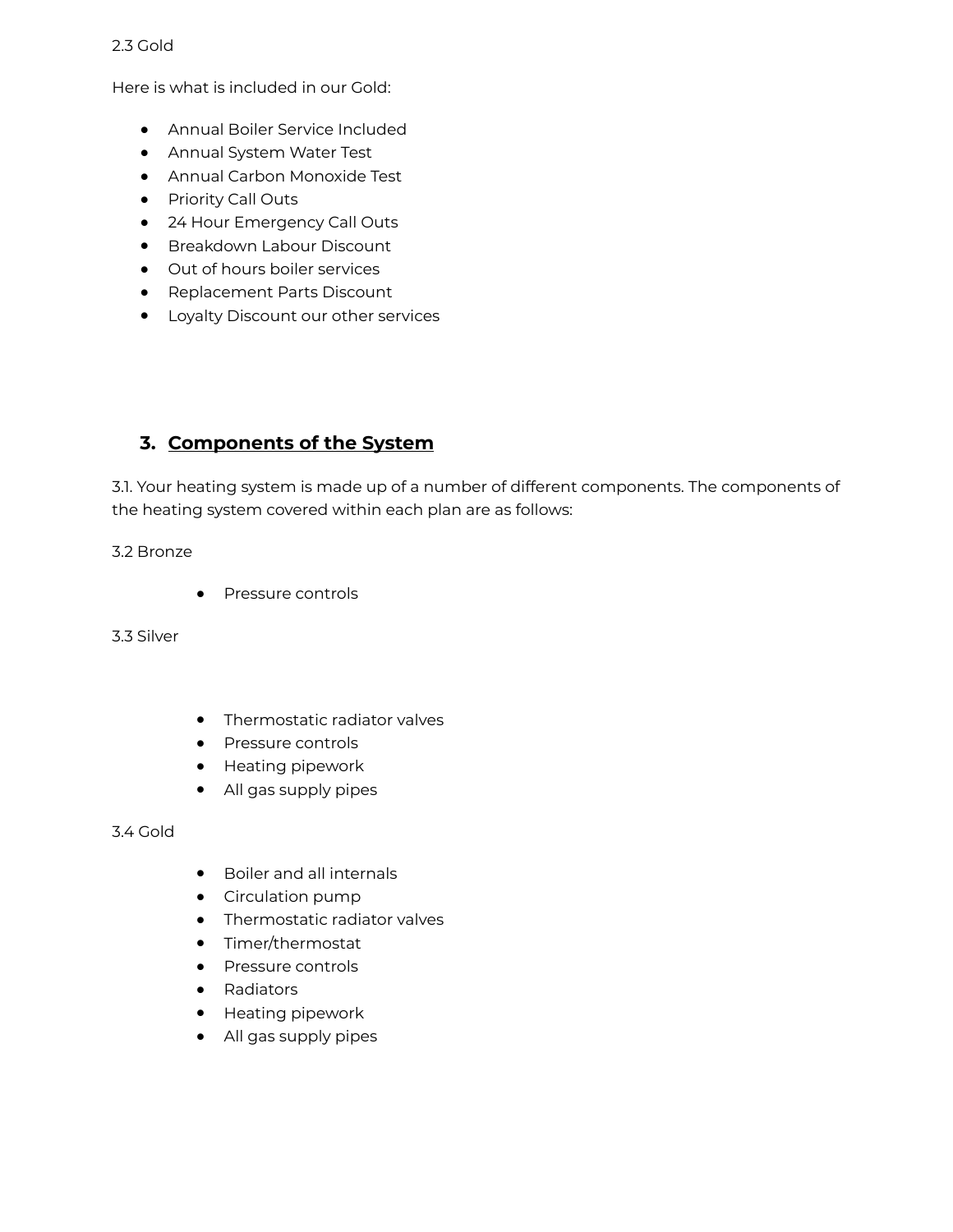Below you will find information on each of the benefits within our service plans. Please refer back to 'Our Plans' above to see which items below are included in each plan.

# **4. Annual Service**

4.1. One of our Gas Safe qualified engineers will perform the service and safety check in line with manufacturers instructions

4.2. Included in this service/safety check, we will perform the following as a minimum:

- Check emissions using a fully calibrated flue gas analyser
- Check of the inlet and working gas pressure
- Clean condensate trap
- Clean magnetic filter (if fitted)
- Clean inside of boiler case
- Gas rate if required
- Test of safety devices and all safety checks in line with Gas Safe guidelines

4.3. We will also inspect the radiators, hot water cylinder and other components for leaks or defects

4.4. A gas tightness test will be performed in certain circumstances to ensure the property is free from gas leaks

4.5. The annual service will be arranged at a time and date convenient to you and in the month of your contract renewal. Unless otherwise arranged with the contract holder beforehand.

4.6 The annual service will be carried out Monday to Friday between 9 am and 5 pm unless otherwise agreed by 21Degree Heating Ltd

# **5. Annual System Water Test**

5.1 We will complete a test to check the quality of system water and determine the appropriate treatment to ensure the system works at optimum efficiency, and the boiler is fully protected.

5.2 Results of the test may require additional work to be carried out on the boiler that may or may not be included depending on the plan that you are on.

# **6. Annual Carbon Monoxide Test**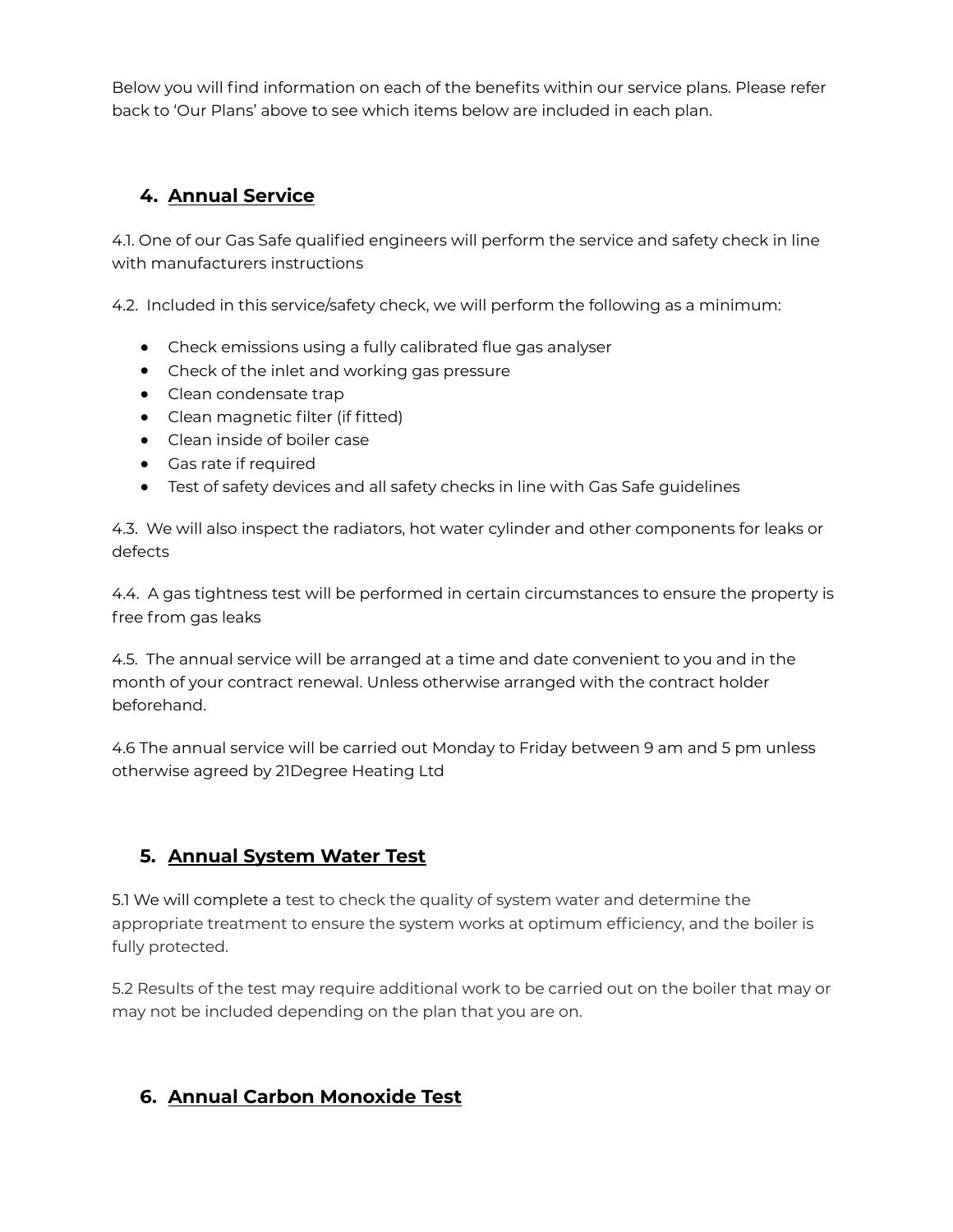6.1 We will complete a test to check all carbon monoxide detectors in the property are working correctly once per year

6.2 If no carbon monoxide testers are present in the property we are able to fit for free

## **7. Priority Callouts**

7.1 We will endeavour to attend all breakdowns within the timeframes below based on your plan:

Gold: Breakdowns reported before 18:30pm within 4 hours

7.2 In the event of a breakdown being reported on Saturdays, Sundays, Bank Holidays or after Xpm, we endeavour to attend the property within the timeframes below based on your plan:

Gold: Within 4 hours

7.3 The timeframes outlined above are subject to workload and availability

## **8. 24 Hour Emergency Callouts**

8.1 We will endeavour to attend your property within X hours irrespective of the time of day

8.2 The timeframes outlined above are subject to workload and availability

### **9. Breakdown Labour Discount**

9.1 Customers have the right to discounted breakdown labour based on their plan as outlined below:

Bronze: Unlimited Callouts per year

Silver: Unlimited Callouts per year

Gold: Unlimited Callouts per year

9.2. Where call outs are unlimited this is subject to fair use and adequate severity.

9.3. Parts will not be covered and will be chargeable in full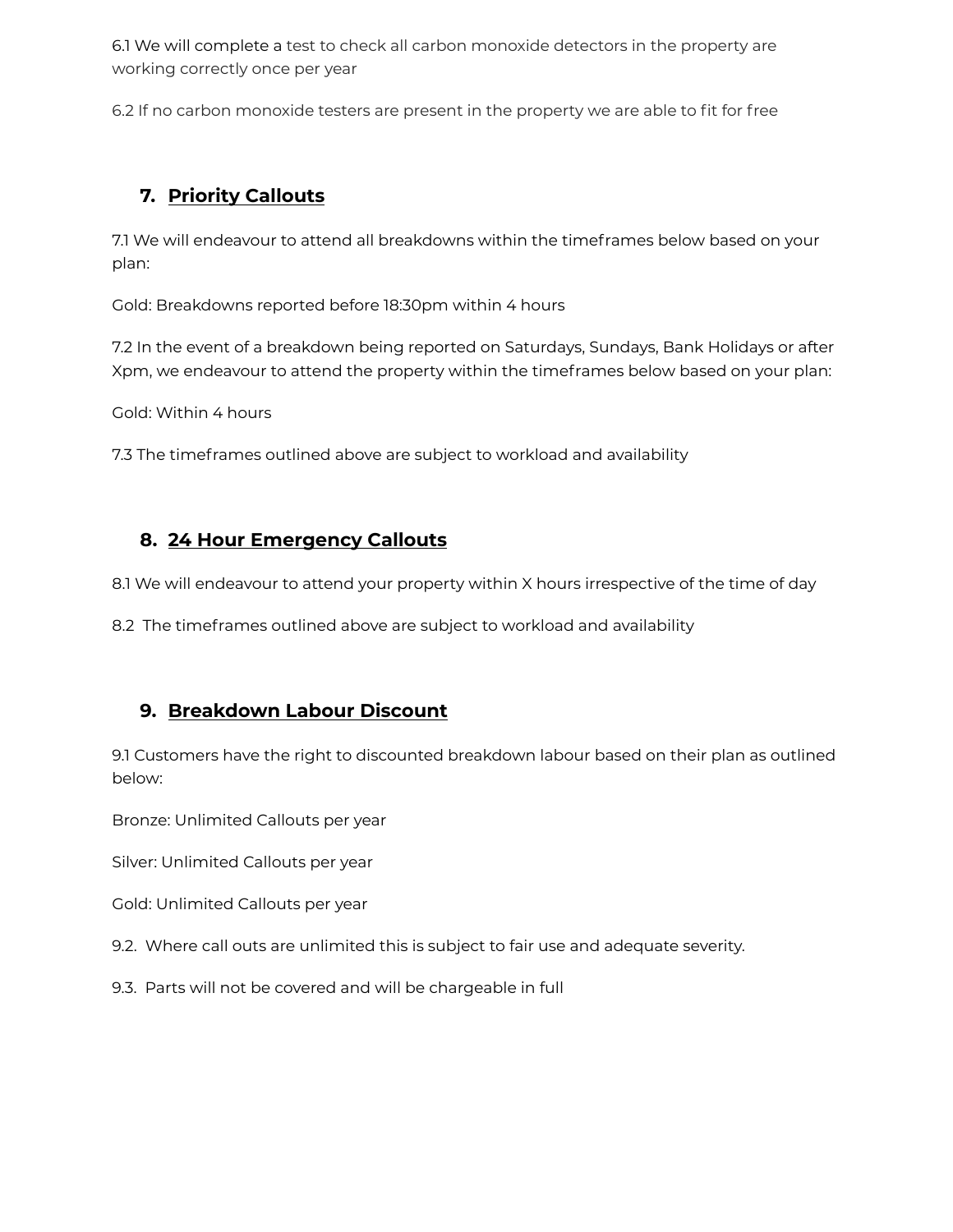# **10. Out of Hours Boiler Service**

10.1 Customers have access to booking boiler services outside standard trading hours giving access to evenings up until 18:30pm and weekends

10.2 The timeframes outlined above are subject to workload and availability

# **11. Loyalty Discount on Other Services**

11.1. We offer other services within 21Degree Heating Ltd that include:

- Bronze, Silver & Gold: Boiler Replacement discount

As a Cover Plan customer you receive the following discounts on the labour of our other services:

Bronze: 10% Discount on all labour

Silver: 10% Discount on all labour

Gold: 20% Discount on all labour

# **12. Exceptions**

12.1 Any breakdowns caused by blocked drains backing up into the boiler.

12.2 Replacement of cosmetic parts such as boiler casings and covers

12.3 Faults caused due to the fabric of the building, for example, pipes in walls bursting due to subsidence

# **13. Missing / Cancellations of Appointments**

13.1 Customers that have arranged a breakdown callout or annual service are given an X hour slot, if the engineer attends and the customer is not available a rebooking amount of £35 is charged to re-attend.

13.2 Customers must give 24 hours notice to change an appointment date/time otherwise a rebooking fee will be charged

# **14.Use of Subcontractors**

14.1 We reserve the right to use subcontractors to carry out any breakdowns or annual services. All subcontractors will be Gas Safe registered and vetted by us for suitability